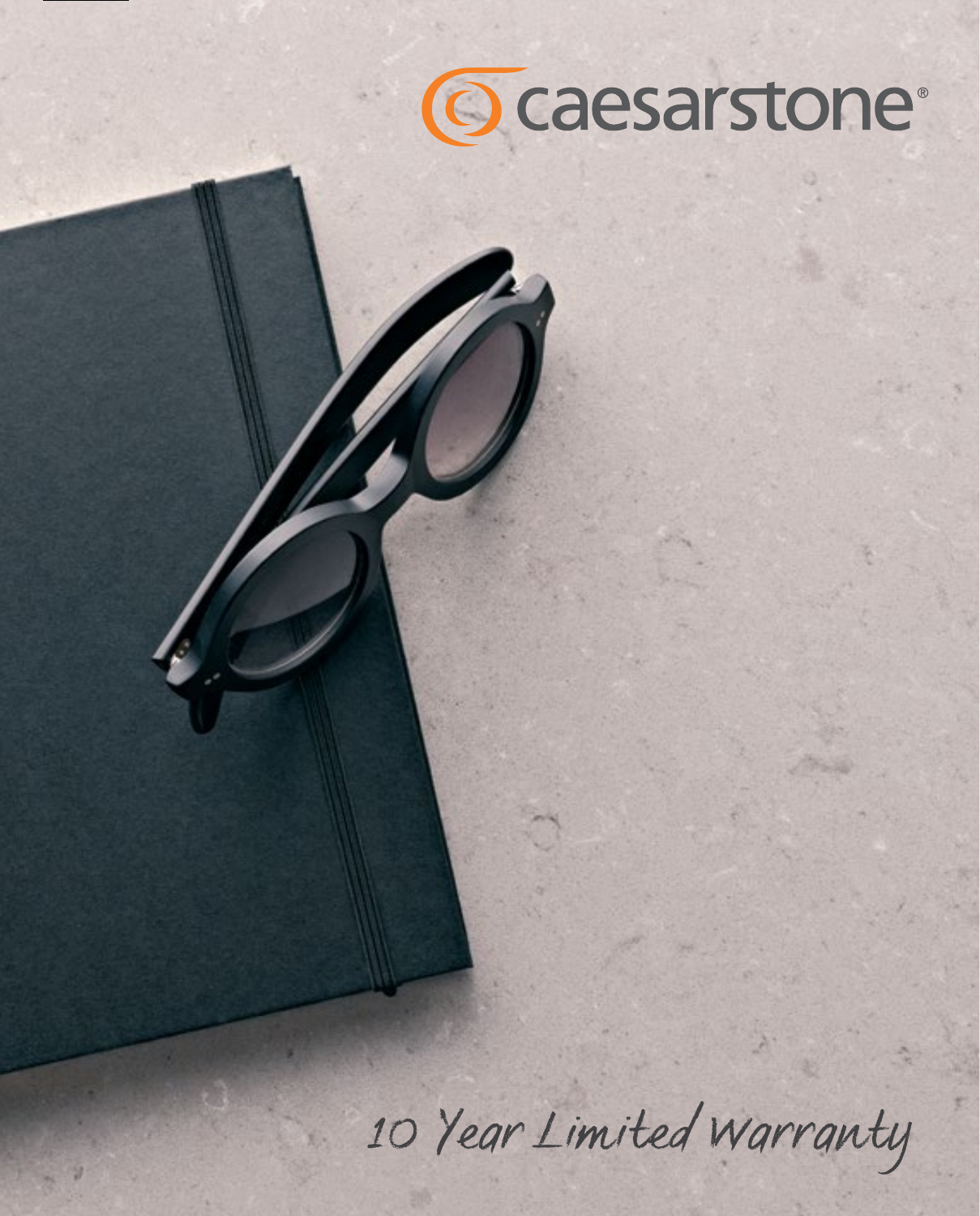### *Caesarstone® Limited Warranty*

Congratulations on the purchase of your new genuine Caesarstone® surfaces, the leading brand for quartz surfaces in Australia. For added peace of mind, all Caesarstone® products come with 10 Year Limited Warranty applicable to our product.

We encourage you to register your Caesarstone® warranty online at www.caesarstone.com.au to enable us to provide you with the greatest level of support on your new purchase.

Please take the time to read how easy it is for you to care for your bench top using our care and maintenance recommendations. On receipt of your online registration we will send you a free Caesarstone® cleaning kit.

We also will provide a stainless steel Caesarstone® Authenticity Badge which demonstrates the authenticity of your Caesarstone® product.

If you have any questions or in the unlikely event of a problem with your new Caesarstone® Quartz Surface; please contact our customer service team on 1300 119 119.

Sincerely, The Caesarstone® Teamfrance of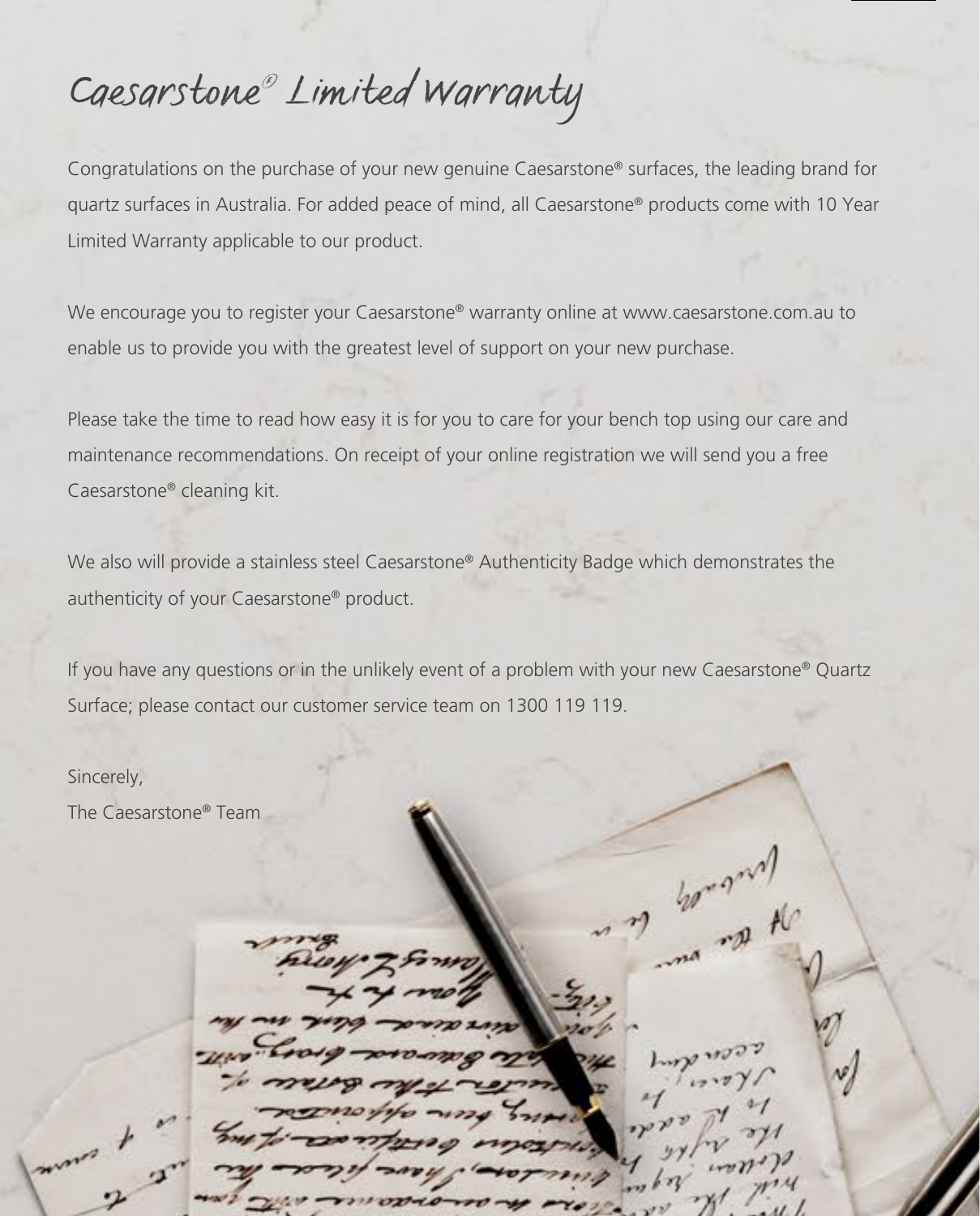# *Caesarstone® Genuine Batch Branding*

The underside of every genuine Caesarstone® slab is stamped with a batch code and unique serial number to verify that your product is authentic. Beware of imitations, ensure that the genuine Caesarstone® product has been used in your installation.

It is highly recommended that this Caesarstone® slab identification information is included in the adjacent form to help our service team in the unlikely event that you would need to make a warranty claim.

In order to complete your online Warranty Registration, you may view your Caesarstone® genuine branding details by gaining access to the underside of the slab from inside a kitchen cupboard or bathroom vanity where applicable. Please note, the information below is intended as an example only.



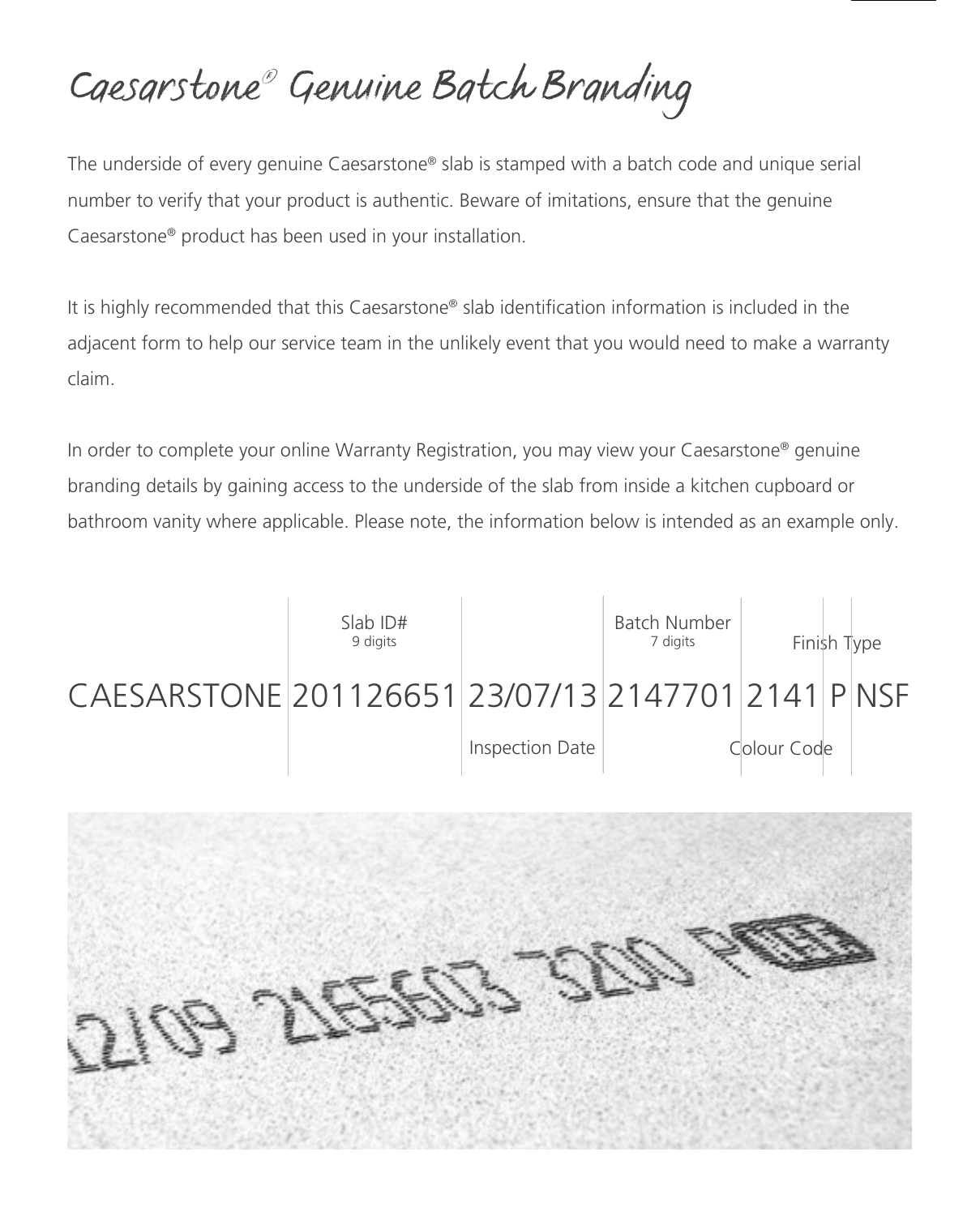## *Limited Australia Warranty*

**1. Caesarstone® gives the following Warranty to you in respect of the slab, subject to the terms and conditions set out below.**

**2. Subject to clause 3, Caesarstone® warrants that the Slab will remain free from defects arising from the manufacture of the slab for a period of 10 years from the date of installation of the product.**

#### **3. What is not included in the warranty.**

(i) The Warranty does not cover any defect in, or damage to, the Product arising from any work done by any person other than Caesarstone®;

(ii) The warranty covers any defects in the manufacture of the original slabs. The subsequent fabrication, application and workmanship is not covered under this warranty.

(iii) the Warranty does not cover any defect in, or damage to, the Product which results from it being used for flooring or in any outdoor application (including swimming pools) or any other application involving exposure of the Slab to ultraviolet radiation, chemicals, flames or excessive heat;

(iv) the Warranty does not cover any defect in, or damage to, the Product which results from not being cleaned in accordance with the Caesarstone® Care and Maintenance Guide;

(v) Given that Caesarstone® Slabs are manufactured from natural materials, each slab is unique and variations to shading, quartz distribution and reflectivity do occur and are naturally occurring characteristics of the material. Consequently, (a) samples are indicative only and may vary from the final product; and (b) naturally occurring variations in appearance caused by artificial or natural lighting are not covered by the warranty; Changes in the appearance of the slab from reflected light is a natural part of the slabs.

(vi) inspections of the surface of the slabs is to be in a normal viewing position with the slab being illuminated by "non-critical light". "Non-critical light" means the light that strikes the surface is diffused and is not glancing or parallel to that surface.

(vii) the Warranty does not cover any defect in, or damage to, the Product which results from mishandling or misuse;

(viii) the Warranty does not cover any defect in, or damage to, the Product which results from placing hot items including, but not limited to, hot pans, electric frying pans or oven trays directly on the Slab;

(ix) the Warranty does not cover any defect in, or damage to, the Product which results from the use of products which contain trichlorethane or methylene chloride (such as paint removers or stripper) or cleaning agents which have high alkaline/pH levels.

(x) the warranty does not cover any irregularity in the slab that existed in the material prior to fabricating and installation and were present in the final installed product. This is a fabrication issue.

(xi) the warranty does not apply to natural quartz surface variations within or on the surface of the slabs, these are inherent in the manufacturing process and are a characteristic of the material.

(xii) Cracks in the material are not a material fault; cracking is the result of externally induced mechanical stress on the material after installation. The most likely causes are settlement or movement, excessive weight being placed on the tops, such as standing or sitting on them. Heat, as explained in section (viii) may also result in a crack. Any crack emanating from a sink cut-out, cook top cut-out or "L" shaped cut-out is also not covered under this warranty, these are not caused by any fault in the material.

Chipping is not a material fault, it is normally the direct result of an impact to the edge of the benchtop surface, as such it is not covered by warranty.

(xiii) The warranty is applicable to the original purchaser of the materials and is not transferable to subsequent owners.

(xiv) The warranty excludes material that has been moved from their original place of installation.

(xv) Fireplaces vary in design and construction and in the amount of heat output; Caesarstone® does not warrant material that has been damaged when used in this type of installation.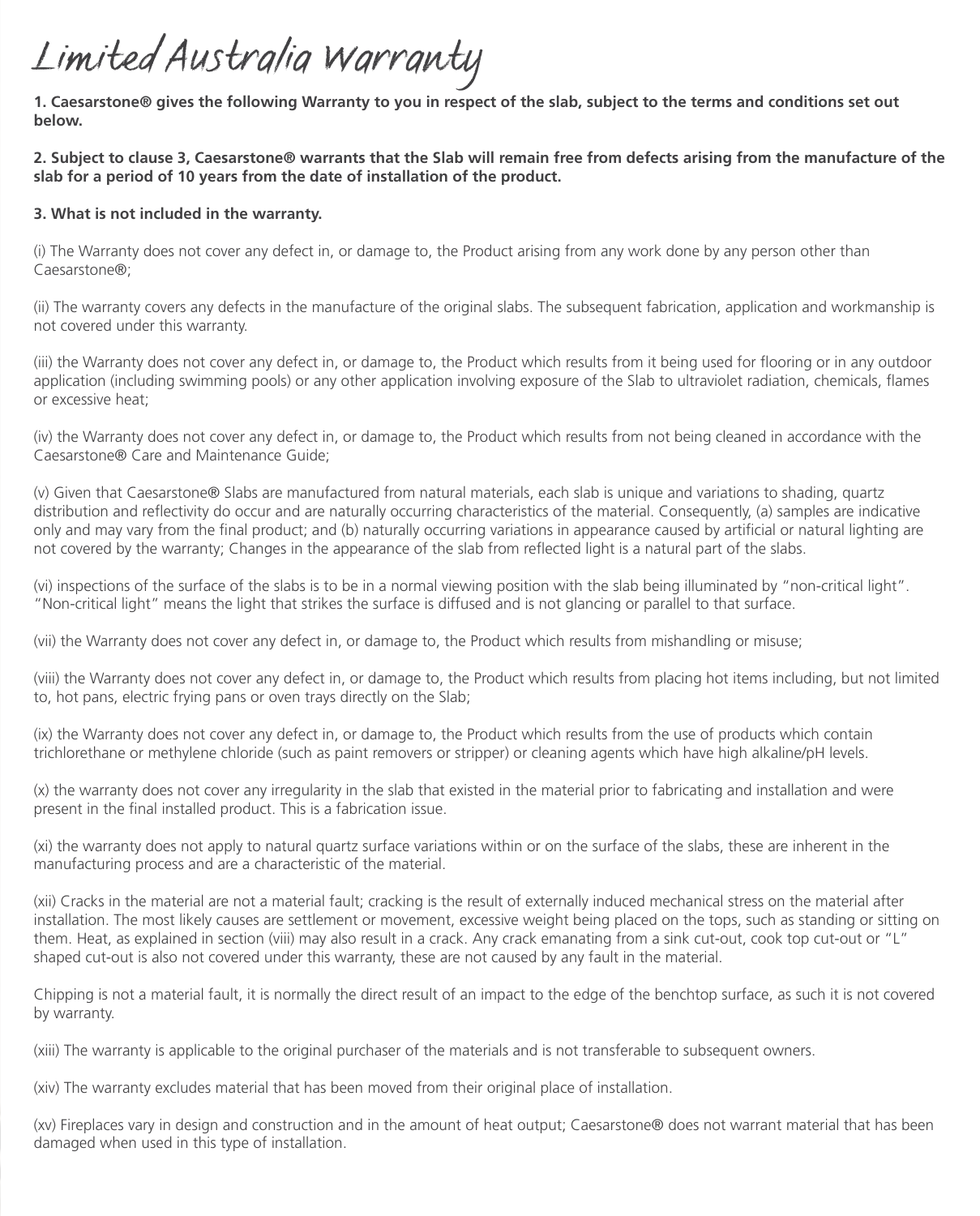(xvi) The warranty does not apply if the material is not installed by a qualified, licensed stonemason.

#### **4. Cleaning Requirements**

Please refer to the full Caesarstone® Care & Maintenance recommendations.

#### **5. Time for Claim under the Warranty**

You must file a claim under this Warranty with in twenty eight (28) days after the occurrence of an event which gives rise to a claim pursuant to the Warranty, by notice in writing received by Caesarstone® at Unit 3, 1 Secombe Place, Moorebank NSW 2170 or email us at sales@caesarstone.com.au.

#### **6. Statutory Rights**

(i) These terms and conditions do not affect your statutory rights.

(ii) The limitations on the Warranty set out in this document do not exclude or limit the application of the mandatory conditions and warranties implied by the Trade Practices Act 1974 or any other provision in that Act, the Consumer Guarantees Act, 1993 (NZ) or any other equivalent or corresponding legislation in the relevant jurisdiction where to do so would:

(a) contravene the law of the relevant jurisdiction;

(b) cause any part of the warranty to be void.

(iii) Subject to paragraph 6 (ii), Caesarstone® excludes consequential loss of any kind (including, without limitation, loss of use of the Product) and (other than expressly provided for in these terms and conditions) all terms, conditions and warranties implied by custom, the general law or statute.

(iv) Subject to paragraph 6 (ii), Caesarstone®'s liability to you for a breach of any express term, condition or warranty is limited at the option of Caesarstone® to replacing the product.

#### **7. Privacy**

(i) In order to provide the Warranty to you, Caesarstone® requires the information that it requests from you when you purchase the Product and when you make a Warranty claim. For that purpose, it may be necessary to give that information, including information which identifies you personally, to other companies.

(ii) Caesarstone® may also prepare aggregated user statistics or information summaries to describe the services of Caesarstone® and their popularity to business partners of Caesarstone® and prospective advertisers and for other lawful purposes. Such information may be disclosed by Caesarstone® to other companies appointed by it for this purpose. However, this information will not include information which identifies you personally.

(iii) Caesarstone® may also from time to time send you information regarding its range of products. If you do not wish to receive this information please let Caesarstone® know by calling the customer service number in the relevant state listed below.

#### **Without Prejudice**

Caesarstone® may, in its absolute discretion, supply replacement material free of charge, as a gesture of goodwill, to any Stonemason that you nominate, to help facilitate a resolution for any disputes, This offer will be determined on a case by case basis by Caesarstone® management only. This offer is limited only to the supply of "Free uncut slabs" and does not include transportation, fabrication, installation or any other associated charges for trades, removal of existing Product, nor do we take any responsibility for any damage that may be caused by other parties in the process of replacing the Product. This offer cannot be exchanged for cash compensation, and is limited to slabs only.

As this is a voluntary offer, we reserve the right to withdraw this offer at any time without notice. This is a one time offer per site. The material must be collected within 28 days or this offer will be retracted.

This offer will be available for consideration for the original purchaser of the Product and is not valid for subsequent owners. In making this offer, it does not confer any obligation to any third party to provide any services or costs whatsoever, nor does it imply that there is any liability for any third party because we have provided the materials free of charge.